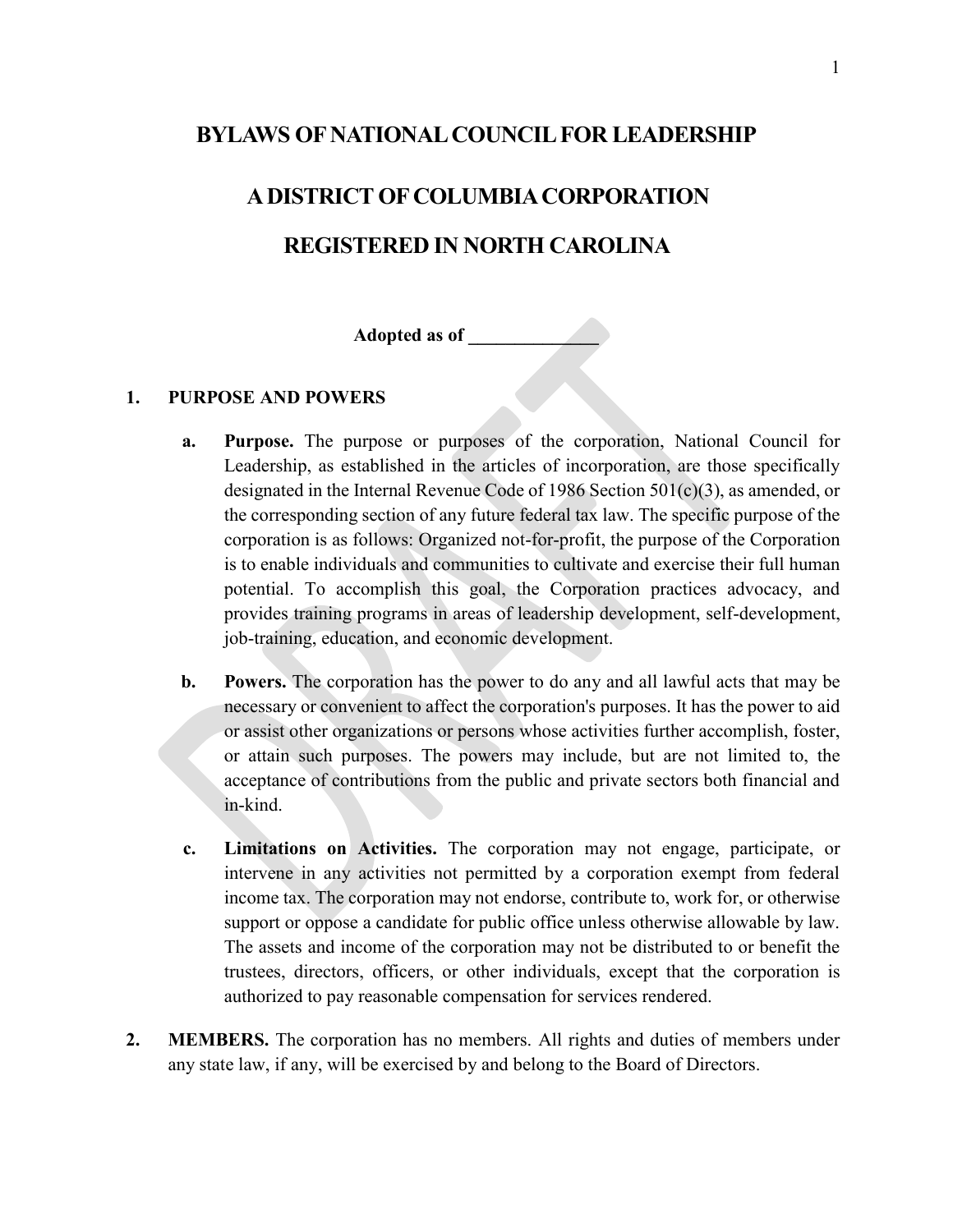#### **3. BOARD OF DIRECTORS**

- **a. Powers.** Subject to the provisions of any state law, federal law, the articles of incorporation, and the bylaws, the Board of Directors will manage all business and affairs of the corporation. All corporate powers will be exercised by or under the direction of the Board of Directors.
- **b. Standard of Care.** Each Director must exercise corporate powers and perform corporate duties loyally, in good faith, in a manner such Director believes to be in the best interest of the corporation, and with reasonable care using the ordinary prudence that a person in similar position would use under comparable circumstances. Each Director may be held accountable and subject to disciplinary action by the corporation as permitted by state and federal law for failure to meet the necessary standard of care towards the corporation.
- **c. Number and Qualification.** The authorized number of Directors is fifteen (15); not less than five (5), nor more than fifteen (15). The number of Directors may be changed by an amendment to the articles of incorporation or as permitted by law. Directors need not be members unless otherwise required by the articles of incorporation.
- **d. Election and Term of Directors.** The Board of Directors will be elected at each annual meeting. Each Director, including a Director elected to fill a vacancy, will hold office until both the expiration of the elected term and until a successor has been elected and qualified. The Board of Directors shall be divided into three (3) term years. Directors may serve two (2) consecutive three (3) year terms upon board approval. To be re-elected onto the board one (1) year must elapse before being eligible for re-election. Off-boarding Directors will have the opportunity to serve on the non-voting NCL Advisory Board Council which serves in the capacity of board recruitment, and business development entity.
- **e. Vacancies.** A vacancy in the Board of Directors exists when there are fewer Directors holding office than authorized in the articles of incorporation as a result of death, removal, resignation, or disqualification. A vacancy may be filled by majority approval of the remaining Directors, although this may be less than a quorum or by a sole remaining Director.
- **f. Resignation.** Any Director may resign effective upon giving written notice to the Secretary unless the notice specifies a later time for that resignation to become effective.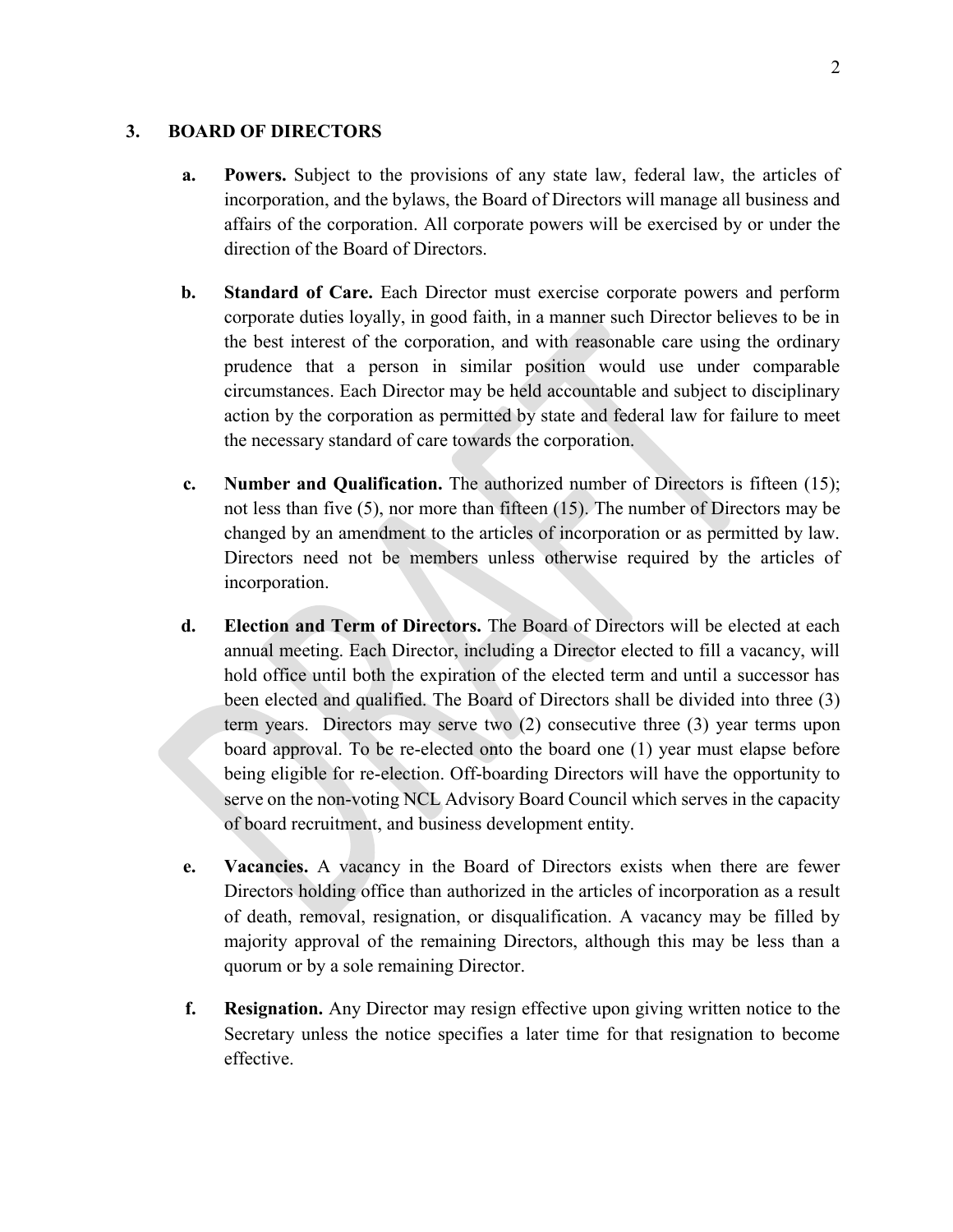#### **g. Removal**

- **i.** Any Director may be removed, with or without cause, by a majority vote of the Board of Directors then sitting unless otherwise restricted by law, the articles of incorporation, or the bylaws.
- **ii.** However, no Director may be removed without cause if the votes cast against the Director's removal would be sufficient to elect the Director under cumulative voting at an election of the entire Board of Directors.
- **iii.** No reduction of the authorized number of Directors pursuant to the articles of incorporation may have the effect of removing any Director before the Director's term of office expires.

#### **h. Meetings**

- **i.** *Time and Place of Meetings.* Regular meetings of the Board of Directors will be held without notice at such time and place as may be determined by Board resolution. Absent such resolution, regular meetings will be conference calls held on the corporation's virtual platform or at the principal executive office, if needed. Special meetings may be held at any place designated in the notice of the meetings or, if not stated in the notice or there is no notice, at the corporation's principal executive office.
- **ii.** *Telephonic, Video or Electronic Transmission of Meetings.* Unless otherwise restricted by law, the articles of incorporation, or the bylaws, members of the Board of Directors and any committee designated by the Board of Directors may participate in any meeting by means of conference telephone, video communication, or other electronic transmission methods so long as all Directors or committee members can hear each other and have the capacity to propose or object to specific actions proposed to be taken by the corporation.
- **iii.** *Special Meetings.* Special meetings of the Board of Directors may be held for any purpose at any time by the Chairman of the Board, the President, any Vice President, the Secretary, or any two Directors.
- **iv.** *Notice of Special Meetings.* Notice of the time and place for special meetings must be given at least four (4) days before the date set for the meeting. Notice may be given personally, by first-class mail, by telephone (including voice messaging system), by facsimile, by electronic mail, or by any other means as permitted by law. The notice need not specify the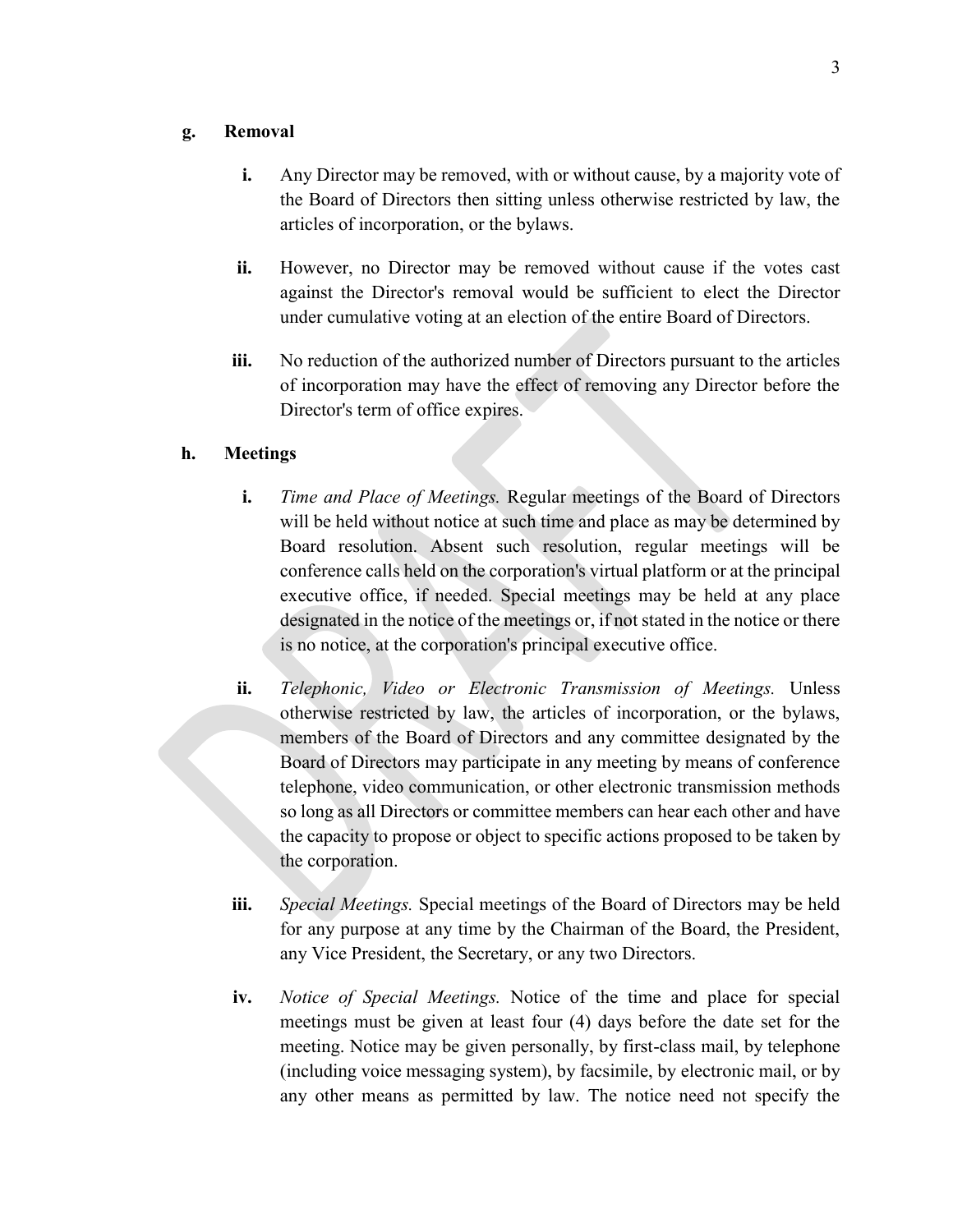purpose of the meeting nor the place if the meeting is to be held at the principal executive office of the corporation.

**v.** *Waiver of Notice.* Any deficiency in the notice of a Board meeting can be waived by attending the meeting without objecting at the commencement of the meeting, by written waiver before or after the meeting filed with the corporate records, or by an approval of the minutes of the meeting.

#### **i. Quorum and Voting**

- **i.** A majority of the total number of Directors constitute a quorum for the transaction of business at a Board meeting. The act of a majority of Directors present at any Board meeting where a quorum is present will be considered the act of the Board of Directors, except as may otherwise be provided by law or by the articles of incorporation.
- **ii.** If a quorum is not present at any meeting of the Board of Directors, the Directors present may adjourn the meeting without notice other than an announcement at the meeting until a quorum is present.
- **iii.** A meeting where a quorum is initially present may continue to transact business notwithstanding the withdrawal of Directors if any action taken is approved by at least a majority of the number of Directors required to constitute a quorum for that meeting.
- **j. Directors Acting by Unanimous Written Consent without Meeting.** Unless otherwise restricted by the articles of incorporation or these bylaws, any action required or permitted to be taken at any meeting of the Board of Directors, or of any committee thereof, may be taken without a meeting if all members of the Board or committee consent in writing or by electronic transmission. A record of the unanimous written consent must be filed with the corporate records. Notwithstanding the foregoing, a Board of Directors constituting less than the full number of authorized Directors may act by written consent according to procedures established herein to fill vacancies.
- **k. Fees and Compensation.** Unless otherwise provided by law or the articles of incorporation or approved by the Directors, Directors and members of a Director's committee may not receive compensation for their services and may not receive reimbursement for expenses.
- **l. Committees.** The Board may appoint committees by resolution passed by a majority of the whole Board, committee membership and composition subject to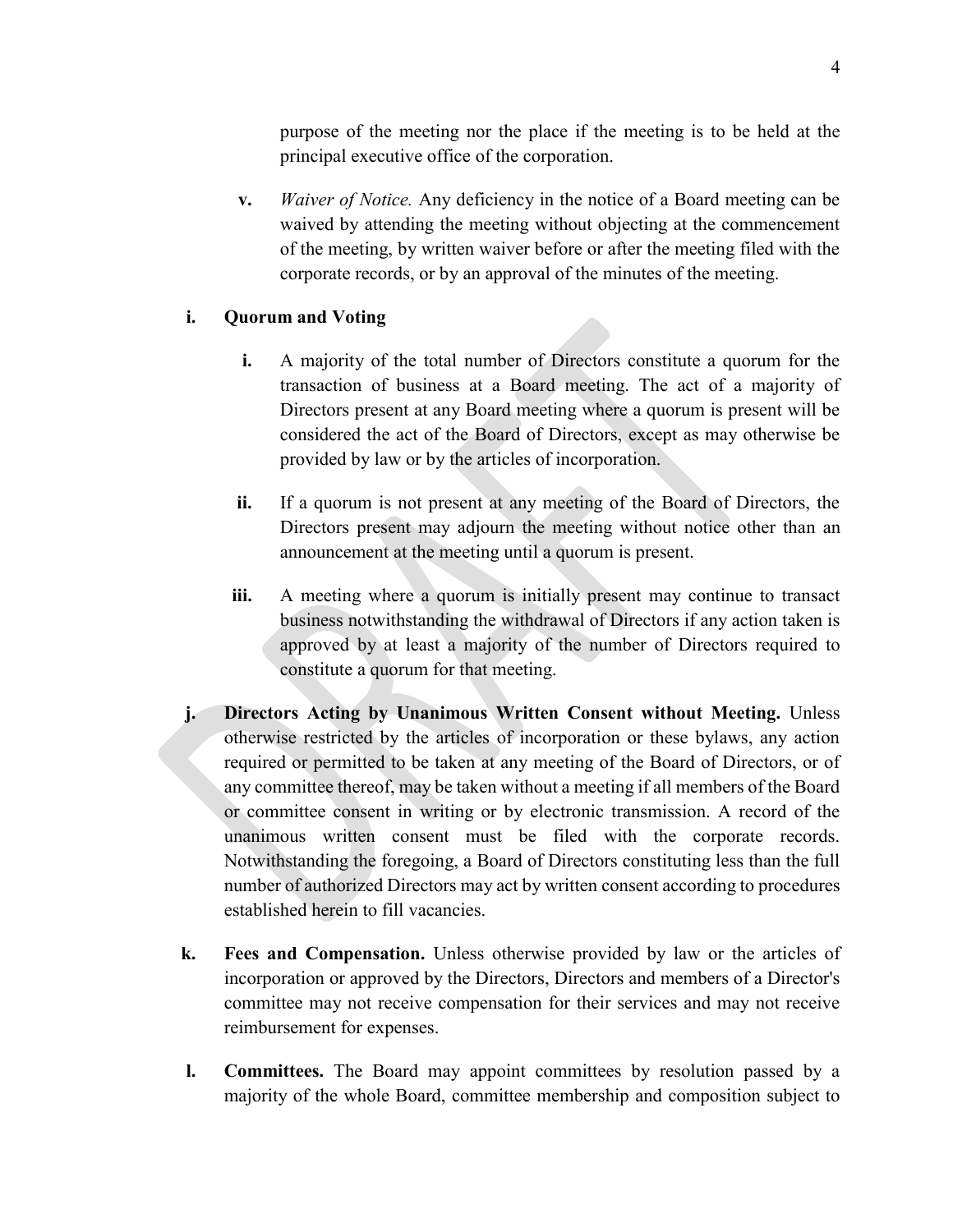rules and procedures as permitted by law and the articles of incorporation. Each committee has such powers as may be expressly delegated to it by resolution of the Board except those powers expressly non-delegable by law or the articles of incorporation.

#### **4. OFFICERS**

- **a. Principal Officers and Tenure.** The principal officers of the corporation will be a Chairman of the Board or a President or both, a Secretary who may also be called a Executive Assistant or Admin, and a Treasurer who may also be called a Chief Financial Officer. The principal officers will be chosen by the Board of Directors and each will serve at the pleasure of the Board of Directors until a successor is duly appointed and qualified or until the officer's death, resignation, or removal as provided by these bylaws, subject to any contractual employment rights that may apply. One person may hold multiple officer positions.
	- **i.** *Chairman of the Board.* The Chairman of the Board, if such an officer is elected, will
		- **A.** preside at all meetings of the Board of Directors;
		- **B.** exercise and perform such powers and duties as may from time to time be assigned by the Board of Directors or prescribed by the bylaws; and
		- **C.** exercise and perform such powers and duties prescribed to the President if no President exists.
	- **ii.** *President/Chief Executive Officer.* Subject to the supervisory powers that may be given by the Board of Directors to the Chairman, if such an officer is elected, the President will
		- **A.** have general supervision, direction, control, and management of the business and affairs of the corporation;
		- **B.** preside at all meetings of the members, if any;
		- **C.** preside at all meetings of the Board of Directors in the absence of the Chairman or where there is no such position; and
		- **D.** exercise and perform such powers and duties as may be prescribed by the Board of Directors or these bylaws.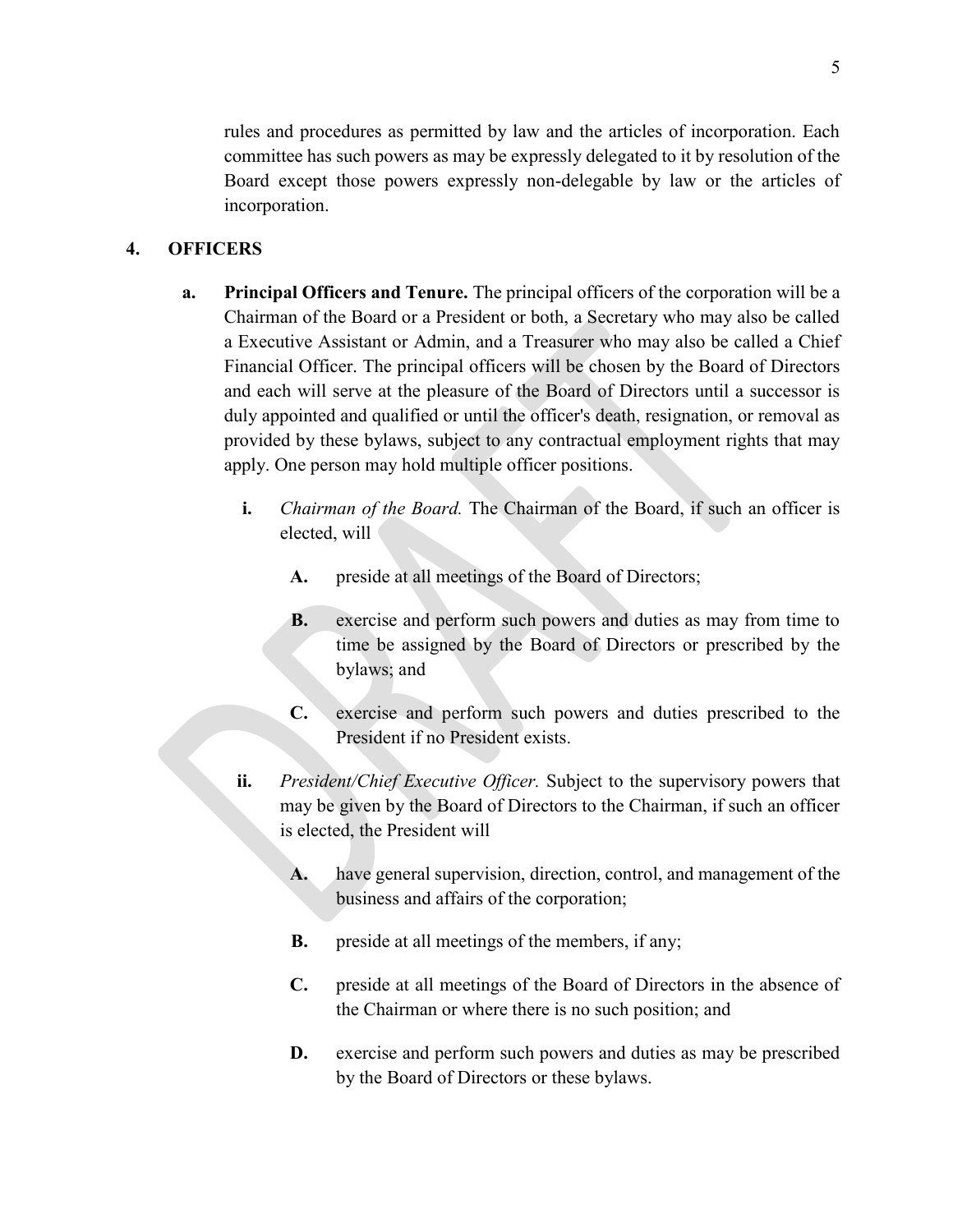#### **iii.** *Secretary/Executive Assistant/Admin.* The Secretary will

- **A.** maintain at the principal executive office or such other place as the Board of Directors may determine, a book of minutes of all meetings of Directors, committees of Directors, and members, if any;
- **B.** give notice of all members, if any, and Board of Director meetings as required by law and these bylaws;
- **C.** maintain the corporate seal, if one exists, in safe custody; and
- **D.** exercise and perform such powers and duties as may be prescribed by the Board of Directors or these bylaws.
- **iv.** *Treasurer/Chief Financial Officer.* The Treasurer will
	- **A.** maintain adequate and correct books and records of all corporate financial transactions including, but not limited to, accounts of its assets, liabilities, receipts, disbursements, gains, losses, capital, retained earnings, and donations;
	- **B.** deposit all moneys, drafts, checks, and other valuables in the name and to the credit of the corporation in the banks and depositories designated by the Board of Directors;
	- **C.** disburse corporate funds as instructed by the Board of Directors;
	- **D.** submit to the President and the Board of Directors, upon request, an account of all the Treasurer's transactions and of the financial condition of the corporation; and
	- **E.** exercise and perform such powers and duties as may be prescribed by the Board of Directors or these bylaws.
- **b. Subordinate Officers and Tenure.** The corporation may also have, at the discretion of the Board of Directors, one or more Vice Presidents and such other subordinate officers as may be appointed and removed by the President as the business of the corporation may require. Subordinate officers have such authority and will perform such duties as are provided in the bylaws or as the Board of Directors may determine from time to time. Additionally, in the absence or disability of the principal officer for which they assist and support, the subordinate officers will perform all the duties and have all the powers and restrictions of their principal officer.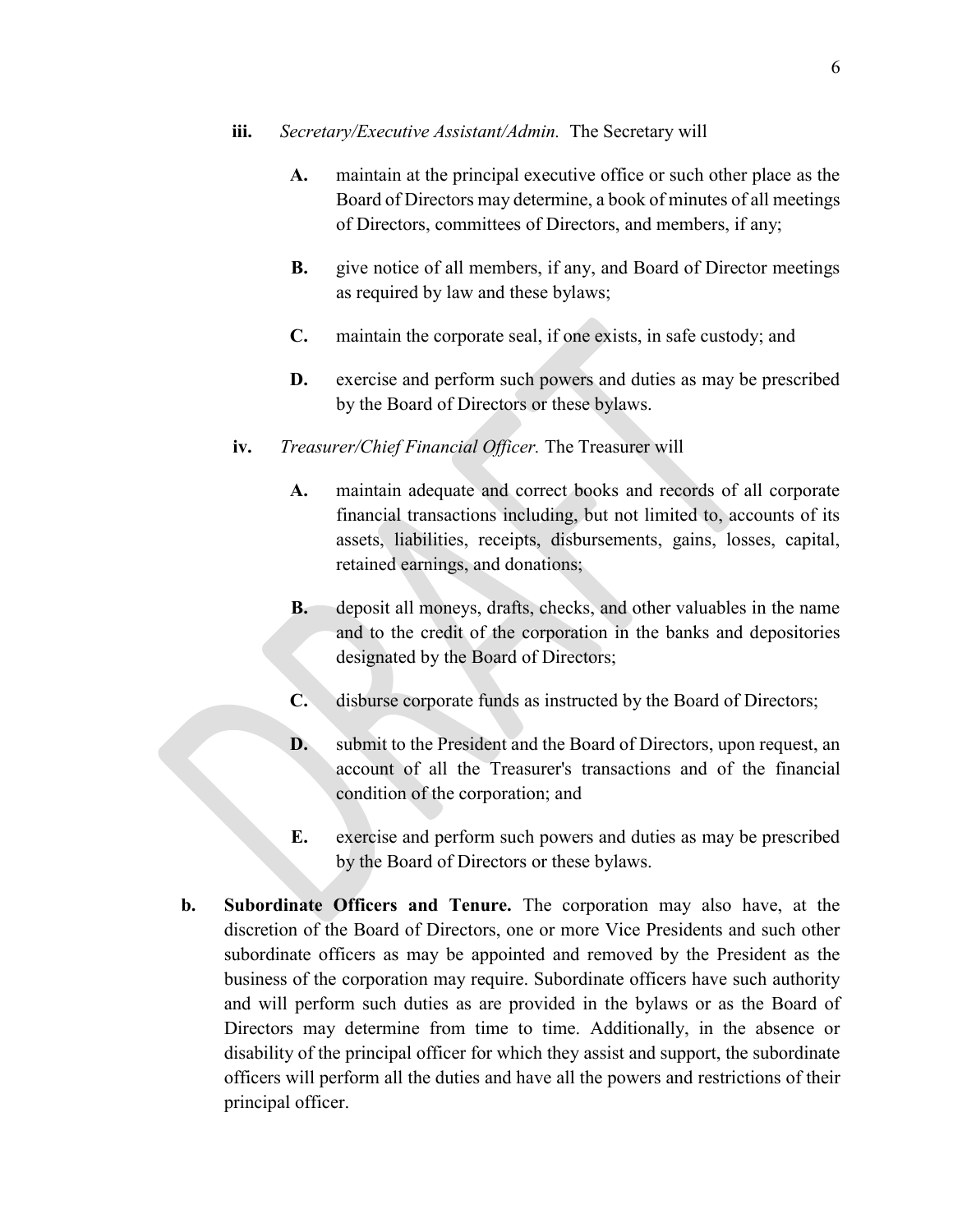**c. Standard of Care.** Each principal and subordinate officer must exercise corporate powers and perform corporate duties loyally, in good faith, in a manner such officer believes to be in the best interest of the corporation, and with reasonable care using the ordinary prudence that a person in similar position would use under comparable circumstances. Each officer may be held accountable and subject to disciplinary action by the corporation as permitted by state and federal law for failure to meet the necessary standard of care towards the corporation.

#### **d. Removal and Resignation**

- **i.** *Principal Officer.* Subject to any contractual employment rights that the principal officer may have, any principal officer may be removed, with or without cause, by a majority of the Directors at the time in office at any regular or special meeting of the Board.
- **ii.** *Subordinate Officer.* Subject to any contractual employment rights that a subordinate officer may have, any subordinate officer may be removed by the President, with or without cause, as the business of the corporation may require.
- **e. Vacancies in Office.** A vacancy in any office because of death, resignation, removal, disqualification, or any other cause must be filled in the manner described in the bylaws for regular appointments to such office.

#### **5. INDEMNIFICATION**

- **a. Directors and Officers.** The corporation will not indemnify its Directors and officers about any proceeding arising because such person is or was a Director or officer of the corporation.
- **b.** Irrespective of the foregoing, the corporation may not be required to indemnify any Director or officer about any proceeding (or part thereof) initiated by the Directors or officers themselves unless
	- **i.** such indemnification is expressly required by law; or
	- **ii.** the proceeding was authorized by the Board of Directors.
- **c. Employees and Other Agents.** The corporation will not indemnify its employees and other agents in connection with any proceeding arising by reason of the fact that such person is or was an employee or agent of the corporation.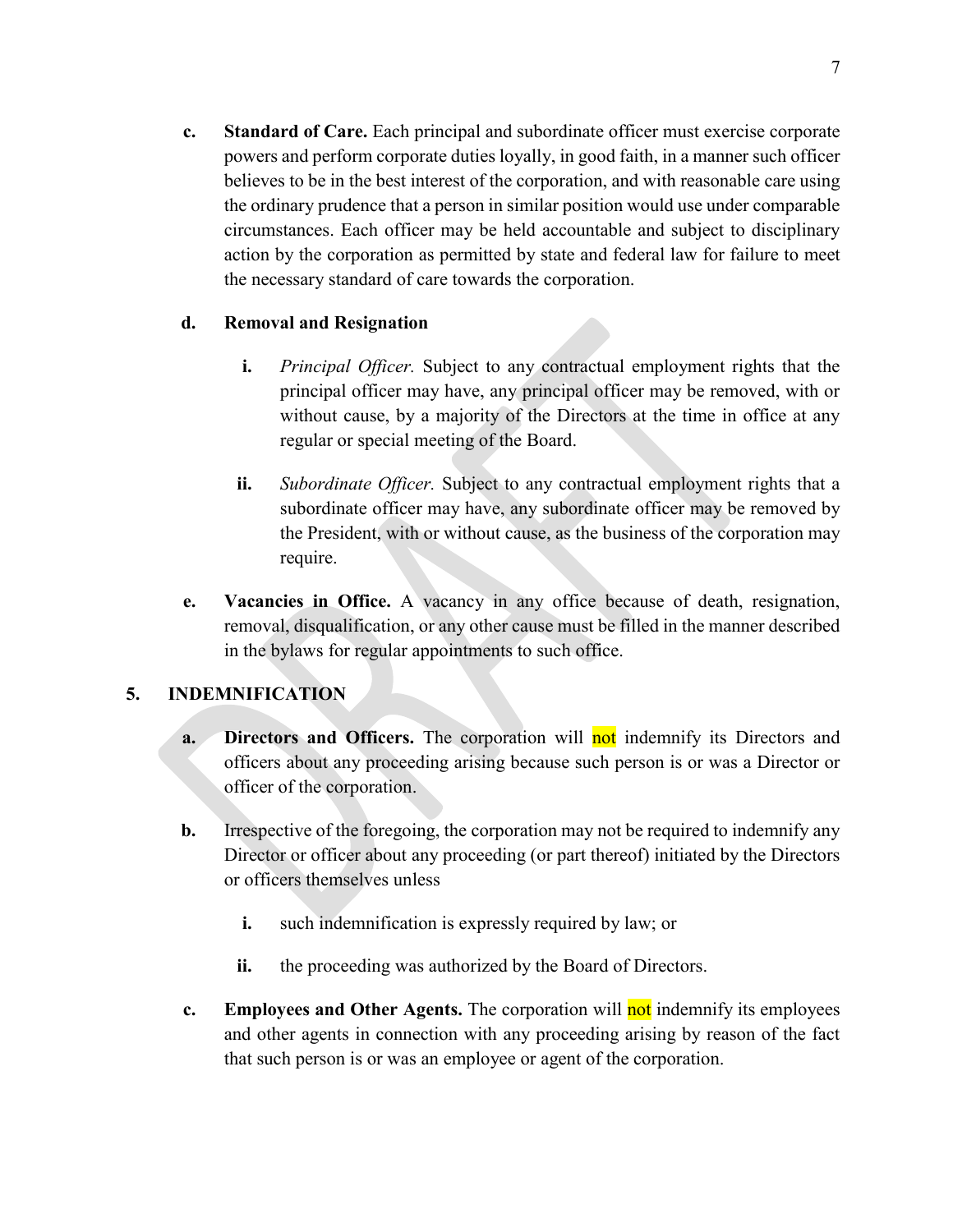- **d.** Irrespective of the foregoing, the corporation may not be required to indemnify any employee or agent in connection with any proceeding (or part thereof) initiated by the employee or agent themselves unless
	- **i.** such indemnification is expressly required by law; or
	- **ii.** the proceeding was authorized by the Board of Directors.

#### **6. GENERAL PROVISIONS**

- **a. Record Date.** For the purposes of determining the notice of any meeting, to vote, or for any proper purposes or corporate action, the Board of Directors may fix a record date in advance no less than ten (10) nor more than sixty (60) days before the date of the meeting or proposed corporate action.
- **b. Fiscal Year.** The corporation's fiscal year is the twelve (12) consecutive months ending on the last day of June or as fixed by resolution of the Board of Directors and may be changed by the Board of Directors.
- **c. Checks, Drafts, and Evidence of Indebtedness.** All checks, drafts, and other payment of money, notes, or any form of indebtedness, issued in the name of or payable to the corporation, must be signed or endorsed by such person or persons in such manner as, from time to time, is determined by resolution of the Board of Directors.
- **d. Executing Corporate Contracts and Instruments.** The Board of Directors, except as otherwise provided in the bylaws, may authorize any officer or agent to enter into any contract or execute any instrument in the name of or on behalf of the corporation. Such authority may be general or confined to specific instances. Unless so authorized or ratified by the Board of Directors or by an officer acting within proper agency power, no officer, agent, or employee has any power or authority to bind the corporation by any contract or engagement or to pledge its credit or render it liable for any purpose or to any amount.
- **e. Conflicts of Interest.** The following conflict of interest policy is intended to supplement, but not replace, any applicable state and federal laws governing conflict of interest applicable to nonprofit and charitable corporations and is not intended as an exclusive statement of responsibilities. All Directors or officers have a duty to disclose the existence of any actual or potential conflict of interest, whether personal or financial in nature, and to disclose all relevant material facts to the Directors to enable them to consider whether a conflict exists and whether the proposed transaction or arrangement is in the best interests of the corporation. Upon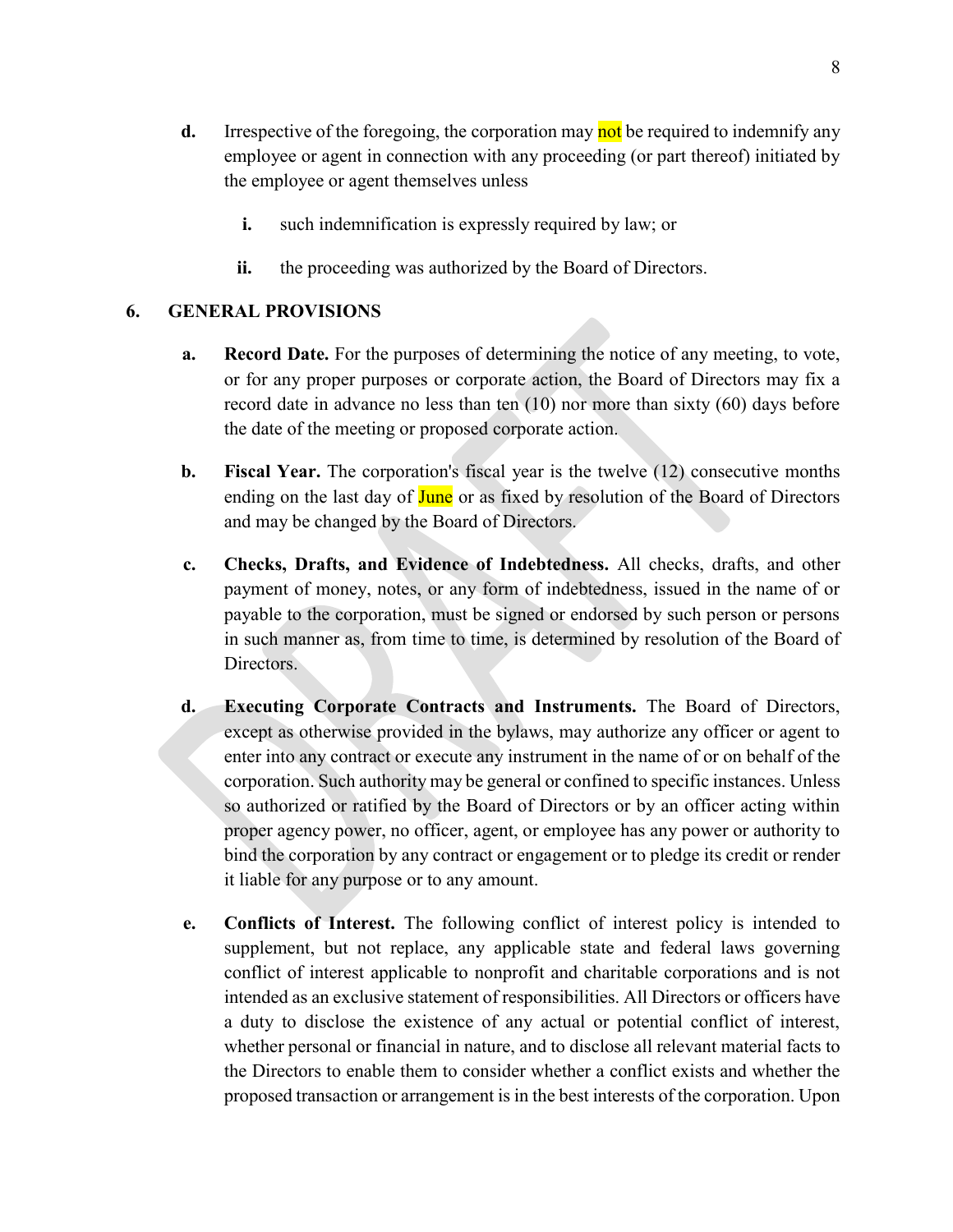disclosure of an actual or potential conflict of interest, and after the interested person has had a full opportunity to disclose the relevant facts, the interested person must leave the meeting and the remaining Board members will decide if a conflict of interest exists. Whenever the Board determines that a Director or officer has an actual or potential financial or personal interest in any matter coming before the Board of Directors, the Board must ensure the following:

- **i.** The financial or personal interest of such Director or officer is fully disclosed with all relevant material facts to the Board of Directors;
- **ii.** No interested Director or officer may vote or lobby on the matter or be counted in determining the existence of a quorum at the meeting of the Board of Directors at which such matter is voted upon;
- **iii.** Any transaction involving the Director's or officer's financial or personal interest must be duly approved by disinterested Directors in the best interest of the corporation;
- **iv.** Payment must be reasonable and must not exceed fair market value; and
- **v.** The minutes of meetings at which such votes are taken must include a record of such disclosures, abstention, and rationale for approval.
- **f. Amendments to Bylaws.** The bylaws may be adopted, amended, or repealed by the Board of Directors.

#### **g. Dissolution**

- **i.** Except as otherwise provided by statute or the articles of incorporation, the nonprofit may be dissolved only with authorization of a majority vote of the Board of Directors given at a meeting called for that specific purpose.
- **ii.** Upon dissolution of the nonprofit, assets will be distributed for one or more exempt purposes within the meaning of section  $501(c)(3)$  of the Internal Revenue Code or the corresponding section of any future federal tax code, or will be distributed to the federal government or to a state or local government, for a public purpose.
- **h. Offices.** The registered office of the corporation is located at 1200 G St. NW #800, Washington, District of Columbia and North Carolina 20005 with Satellite office located at 525 North Tryon Street, 16<sup>th</sup> Floor, Charlotte, NC 28202 or as otherwise designated by the Board of Directors. The Board of Directors may at any time and place establish offices as required where the corporation is qualified to do business.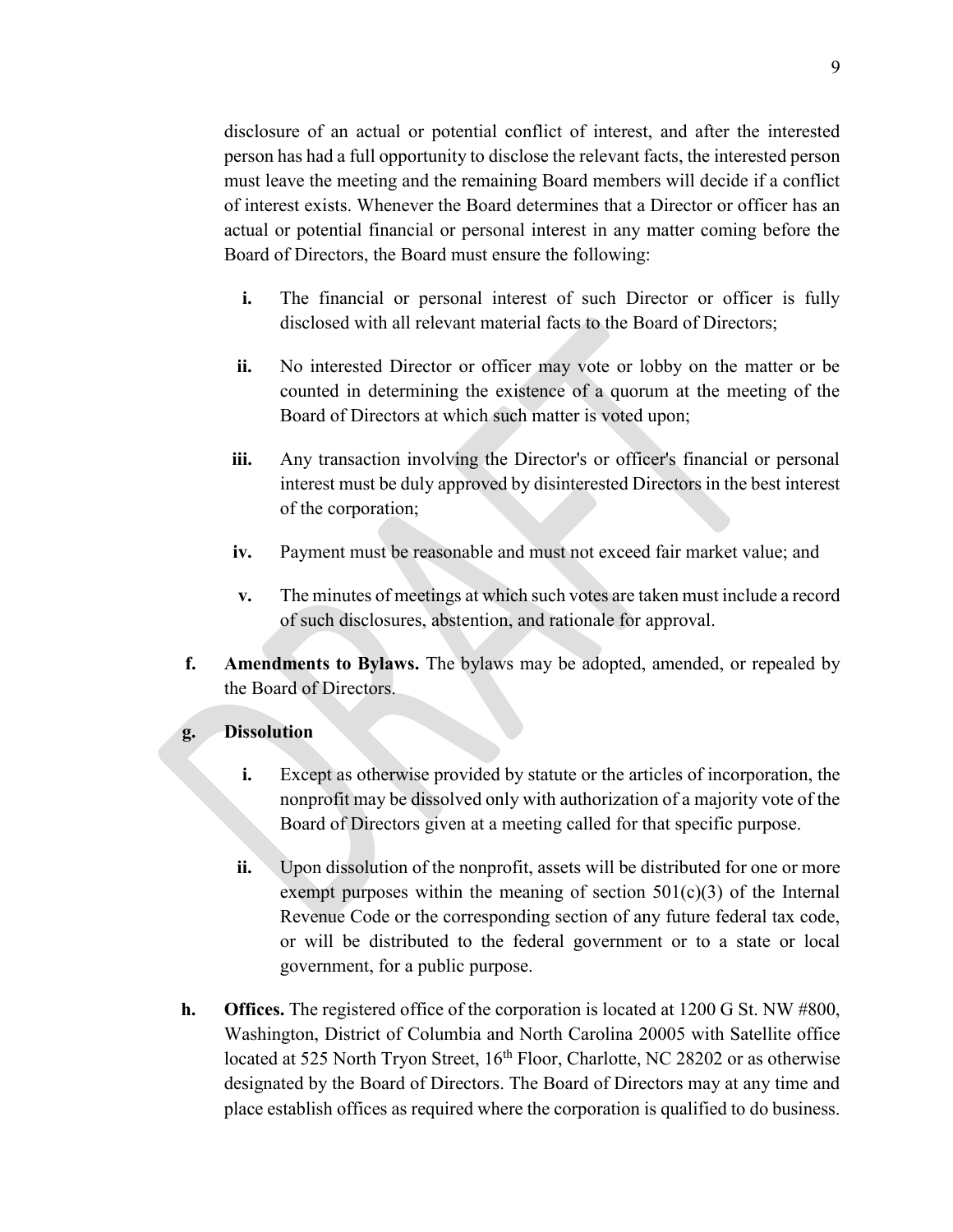- **i. Governing Law.** The bylaws will be governed, construed, and interpreted by, though, and under the laws of the District of Columbia.
- **j. Corporate Seal.** The Board of Directors may adopt a corporate seal, which may be altered from time to time with majority Board approval. The seal may be used by causing it, or a facsimile thereof, to be impressed or affixed or reproduced in any other manner.

**[END]**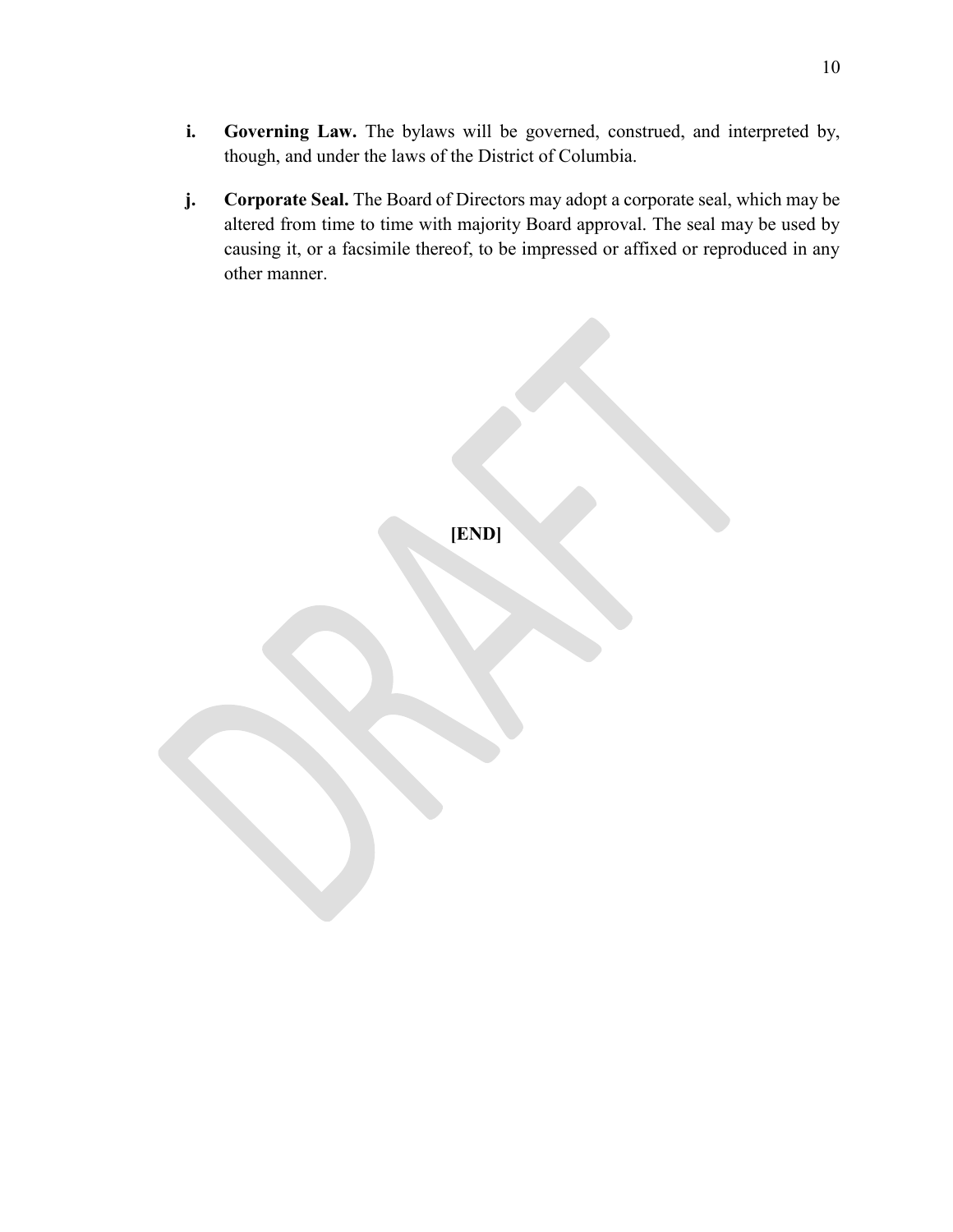## **CERTIFICATION OF ADOPTION**

I, \_\_\_\_\_\_\_\_\_\_\_, hereby certify the following:

I am the Secretary of National Council for Leadership, a District of Columbia and North Carolina corporation; and

The foregoing bylaws are a true and correct copy of the bylaws of the corporation as duly adopted by approval of the Board of Directors of the corporation at a meeting duly held on July \_\_\_\_, 2017.

| Signed: |  |
|---------|--|
|         |  |
|         |  |

Secretary: